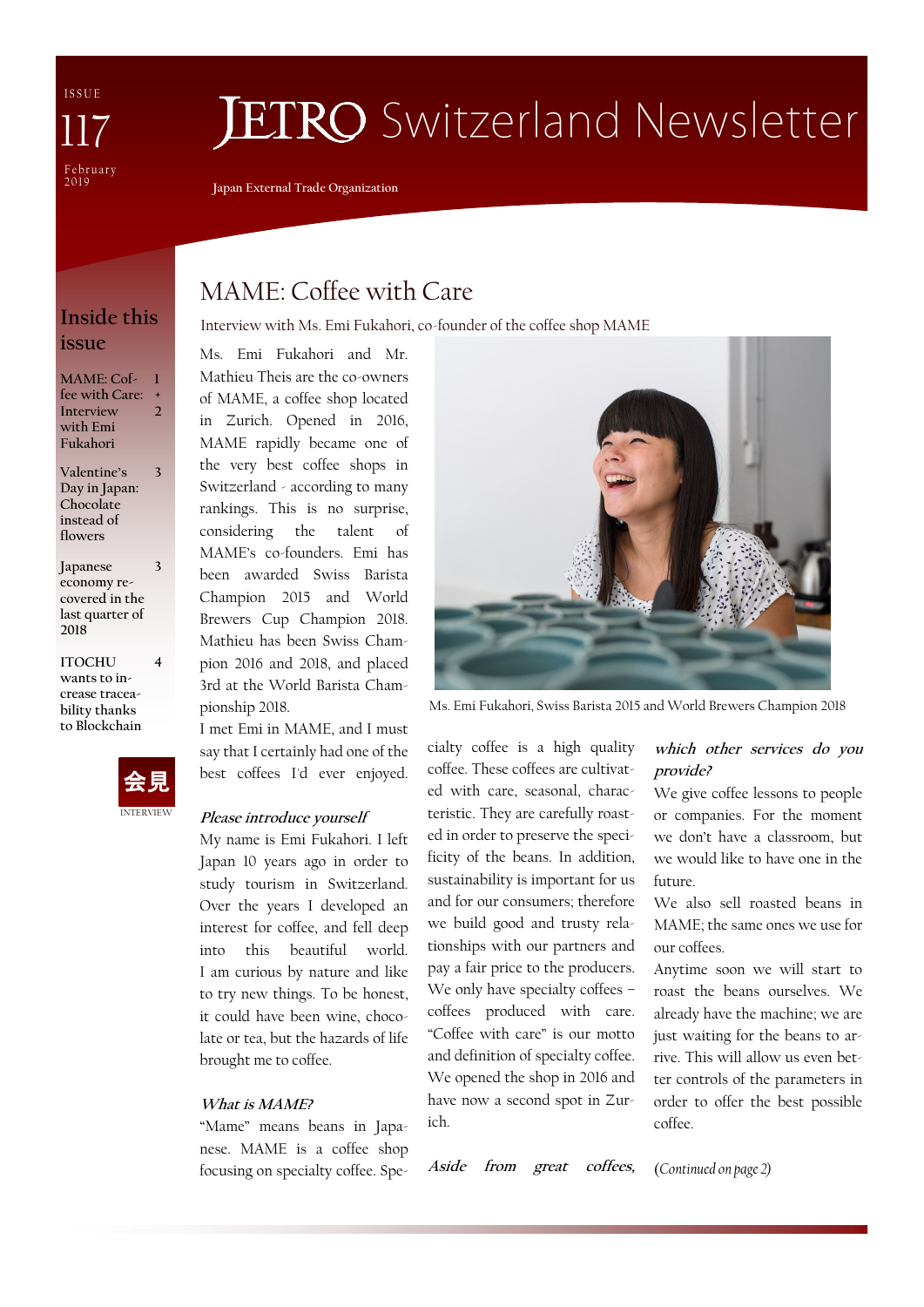## MAME: Coffee with Care

*(Continued from page 1)*

#### **What brought you to open this shop?**

My partner Mathieu Theis and I shared the same interest in coffee. We started as home baristas and having a shop was a good way for us to share our passion for coffee.

At the time, a source of inspiration for us was the Bear Brothers and Cow: a pop-up coffee shop which opened in 2013. It was different and fresh.

#### **Is this a new trend?**

Yes it is. It started in Switzerland around two or three years ago; a bit earlier than elsewhere. There is a demand for sustainable products. People are also curious to try new things. It is not limited to coffee though. Tea, wine and whiskies enjoy similar trends; food as well. It is incredible that one coffee can taste of fruit and another of chocolate. I hope this doesn´t stop as only a trend but lasts as a culture.

**How would you explain it?** I believe it is a natural evolution. Looking at coffee, the scene has drastically changed over the last few decades. Nespresso brought espressos into people's houses. The capsule system is very convenient; it is easy, clean and constant. Starbucks also had a huge impact with their shops and take-away offering. I suppose that there is a kind of natural cycle. First we go for convenience, then quality. One does not exclude the other. Many of our customers have capsule machines at home. They don't want to spend 30 minutes getting their first coffee in the morning but they might enjoy quality coffee, slowly, in the afternoon, and there we are.

We are not competitors, because we provide a completely different service. It is not a matter of size, but of kind of products. Since we buy only specialty coffee, we cannot be compared when it comes to the price, but we can present tasteful, characteristic coffees in return.

#### **What are people's preferences?**

It varies a lot. For MAME, 50% of our customers like milk in their coffee, 30% prefer filter coffee and 20% espressos. At MAME we consider that the best coffee is the coffee you like. Every coffee offers different characters and we guide each customer to find which one he likes. Every coffee is good; we help customers find their favorite. Certain beans are better suited towards filter coffee. Others accommodate well with milk, and espresso has to be different.

Our main task is to guide or advise; not inform or teach. If people know what they want we will go for the most suitable option and if they want to be surprised we will make suggestions so that they can try new things. Communication really is the most important thing. We started to explain what we do even before the shop was open, and we haven't stopped since.

#### **How to start with specialty coffee at home?**

Naturally, it depends on your preferences, but generally speaking, filter coffee is easier than espresso. The entry cost for espresso is high considering the price of a good espresso machine and a grinder. Additionally, maintenance and cleaning require lots of time to spare.

On the other hand, filter coffee such as French press or Pour Over do not cost much and are more accessible. I would recommend starting there.



Emi and Mathieu in their shop in Zurich

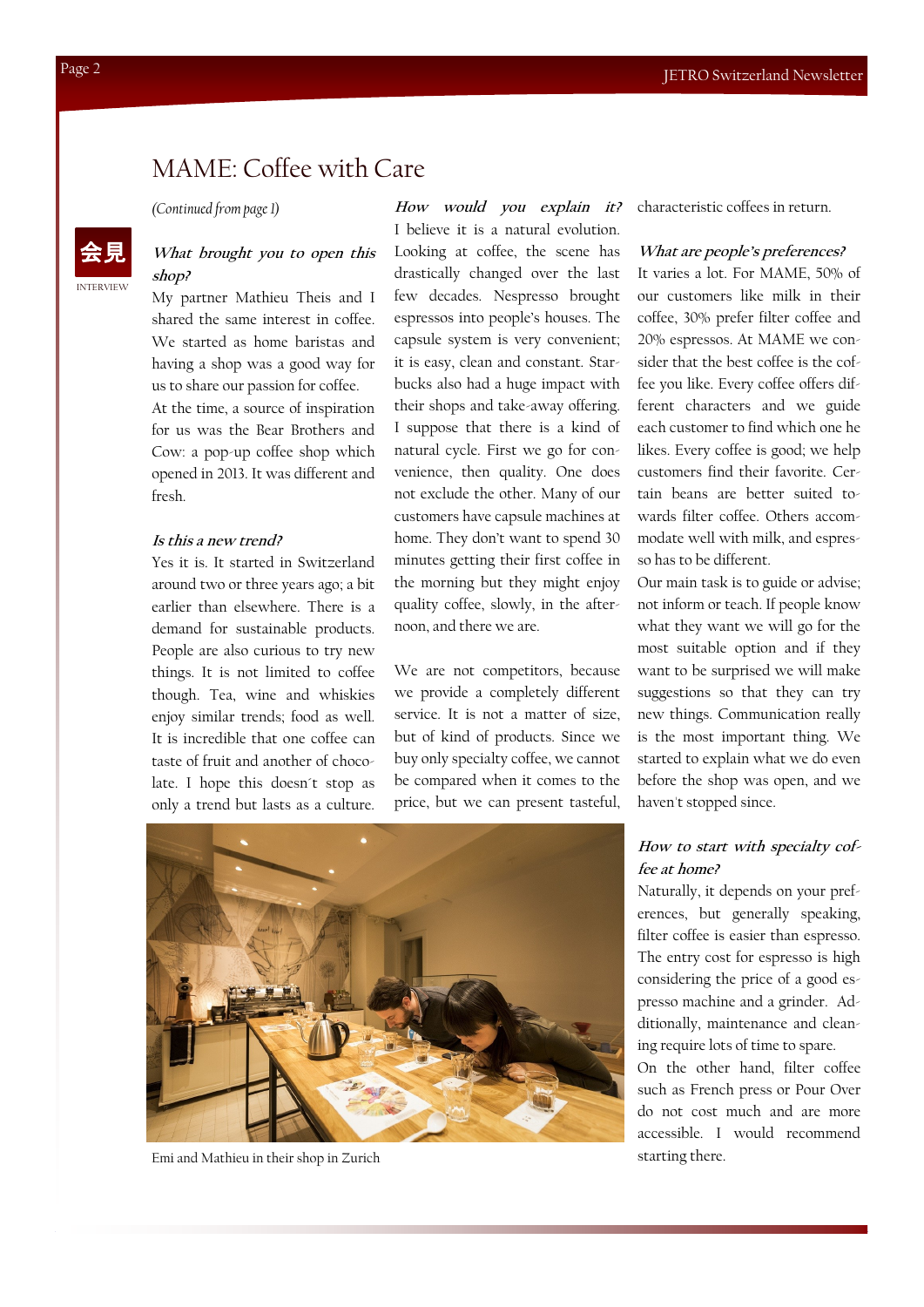## Valentine's Day in Japan: chocolate instead of flowers

In Switzerland, for those who celebrate it, Valentine's Day is about romance and flowers. Restaurant have special menus for this particular day and the flower shops enjoy one of the best days of the year.

In Japan, Valentine's Day is more important than in Switzerland but has not necessarily the same meaning. Traditionally, women offer chocolate to the men in their entourage. It can be honmei-choco (chocolate of love) or giri-choco (courtesy-chocolate) which is often given to their colleagues. One month later, for the white day, men have to return the favour with chocolate, cookies, jewellery, etc.

The return present should be worth more than the one they received.

This tradition started in 1932 when



Chocolate in Japan

the confectionery company [Moro](http://www.morozoff.co.jp/en/)[zoff](http://www.morozoff.co.jp/en/) cleverly localized the Western custom to offer a present, but adapted it to chocolate.

According to a [recent article](https://www.japantimes.co.jp/news/2019/02/13/business/not-much-obliged-japanese-women-buying-valentines-chocolates-not-colleagues/) in the Japan Times, the tradition is evolving. What becomes sometimes an "obligation" for women to offer chocolate has turned to become a day where women buy chocolate for themselves and their friends.

What has not changed is the fact that Valentine's day is all about chocolate and a great period for chocolate companies. With an annual per capita consumption of 2.2 kg Japan is the largest Asian chocolate consumer. Japan is still far from the 11 kg Swiss people eat on average every year, but this is continuously growing. More surprising, Japan produce more chocolate than Switzerland (241,000 tons in 2017, compared to 190,731).

According to Swiss customs, Switzerland exported 1,737 tons to Japan and imported 1.1 tons from Japan.

Sources: Swiss Customs, Chocolate and Cocoa Association of Japan and Chocosuisse



## Japanese economy recovered in the last quarter of 2018

Variation

In the last quarter of 2018, the Japanese economy recovered from the natural disasters that hit the country during the third quarter (July-Sep. 2018).

Thanks to a solid domestic consumption (0.7%) the GDP grew by 0.3% in Q4.

Both imports (2.7%) and exports (0.9%) increased compared to the previous quarter.

The figures published by the Cabinet Office show an uneven year for the Japanese economy in 2018. The first and third quarters were less positive, but fortunately compensated by stronger second and

fourth quarters. Source: [Cabinet Office](https://www.esri.cao.go.jp/en/sna/data/sokuhou/files/2018/qe184/pdf/main_1e.pdf)





TREND